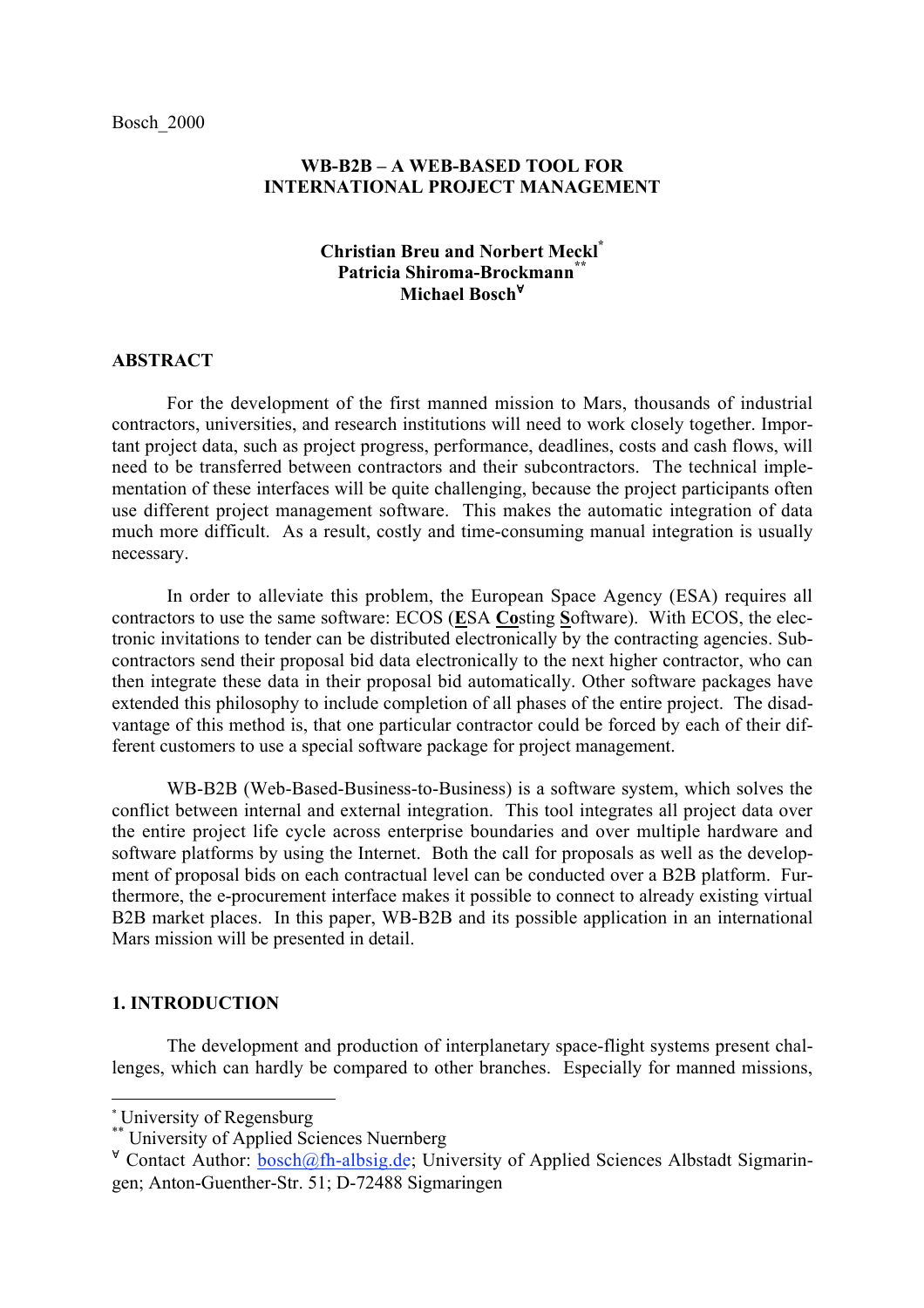technically perfect system solutions need to be developed in order to assure safe missions. Even for missions carried out by a single country, an organization which guarantees cooperation between main contractors and subcontractors, government agencies, universities and research institutes is necessary. A project as large and as complex as a manned Mars mission requires a division of labor among highly qualified specialists, departments, enterprises and scientific institutions. In addition to technicians, experts in the natural sciences, computer sciences, medicine, business, law, and in the operation and utilization are also necessary.

If the first manned mission to Mars is carried out as an international program, additional management efforts due to the following characteristics are required: Development and finances must be regulated by contracts between the participating countries. Different languages, cultures and legal systems must be taken into account. Therefore, the project information system must guarantee an interdisciplinary integration of different countries, companies, specialists and contractors. (Bosch, 1999)

In this paper, the disadvantages of traditional project information systems during the following phases will be discussed: invitation to tender, preparation of proposal bids, project planning and project execution. Next, a prototype for the Web-Based B2B System developed by the authors will be presented. This system uses new, Internet-based technology to solve the problems discussed previously.

# **2. INVITATION TO TENDER AND TENDER INTEGRATION**

On multinational projects, the external cooperation between project partners is organized according to contracts between industrial prime contractors, main contractors and subcontractors. The signing of contracts between prime contractors and subcontractors is preceded by a multi-hierarchical proposal phase.

During the invitation to tender phase, the goal is to use a competitive environment in order to either find potential contractors who can provide certain systems and services for the lowest possible costs, or to receive the maximum amount of systems and services for a given budget. The geographical return rule is an additional reason for the inclusion of subcontractors within the jurisdiction of the European Space Agency (ESA). Most of the time, the space agency for a given international partner names a prime contractor who is responsible for the completion of a given project. The prime contractor holds a turn key contract and is thus fully responsible for the leadership and management of the entire project, for supervising the subcontractors and for the development, integration and delivery of the system (Korbmacher, 1991).

The invitation to tender and proposal integration phase is conducted as follows. First, the space agency issues an invitation to tender to all potential prime contractors. Project requirements, cost and schedule plans are also sent along with this invitation to tender. While putting together their proposal bids, the potential prime contractors decide whether they will outsource portions of the project to subcontractors. If subcontractors are chosen, they also have to make corresponding decisions.

Each potential subcontractor puts together a proposal bid and submits this bid to their contractor. The contractor then evaluates these bids and selects the best one. The selected bid must then be integrated into the contractor's proposal bid. Finally, the contractor's bid is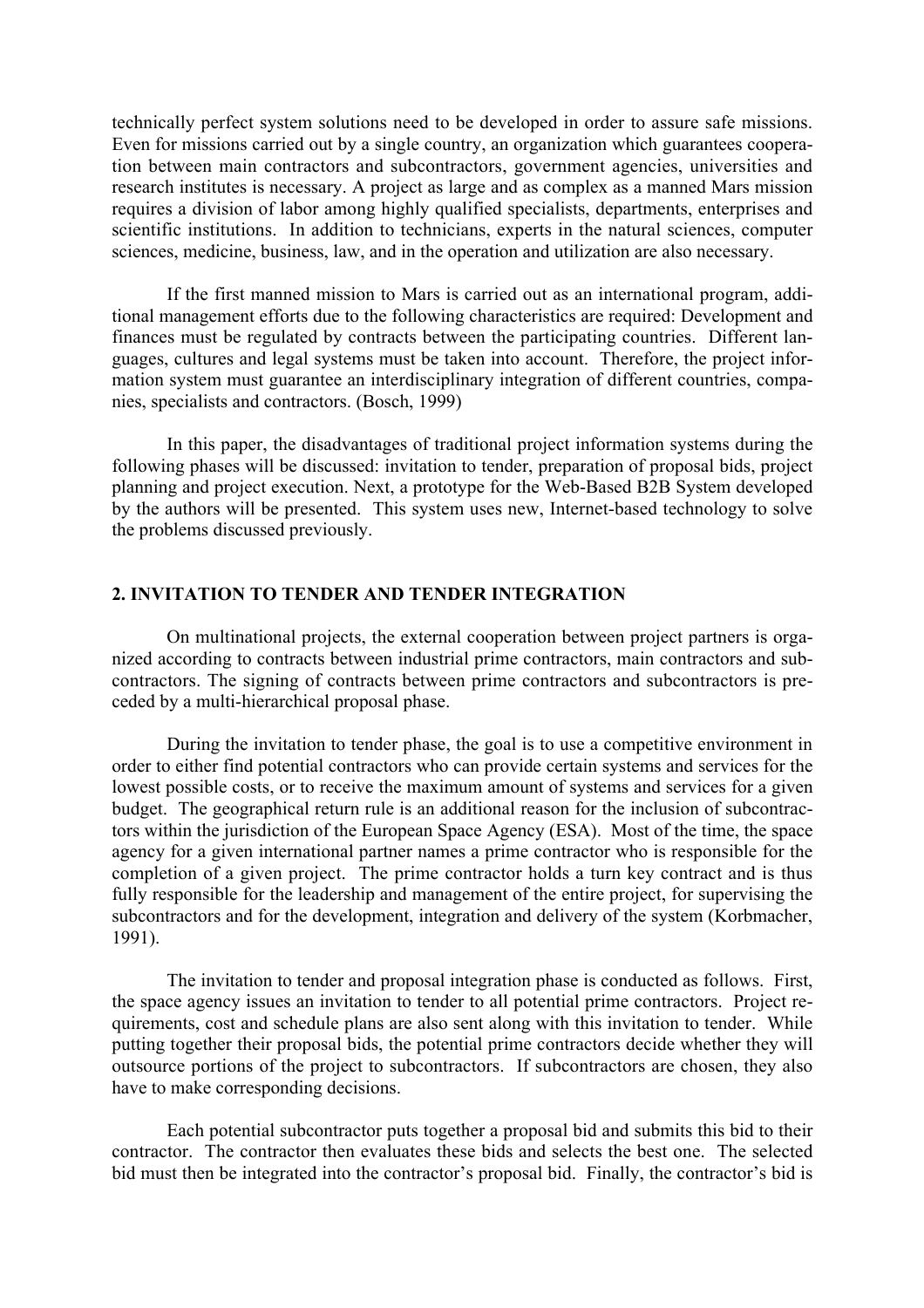submitted to their contractor on the next higher hierarchical level. This recursive process continues until the potential prime contractors have submitted their bids to the space agency. The space agency then selects one of the prime contractors. Figure 1 shows a graphical representation of this process.



**Fig. 1: Invitation to Tender and Tender Integration**

The external project organization for each of the international partners is specified in the contracts between contractors and subcontractors. As shown in Figure 2, each subcontractor serves in turn as contractor for their subcontractors.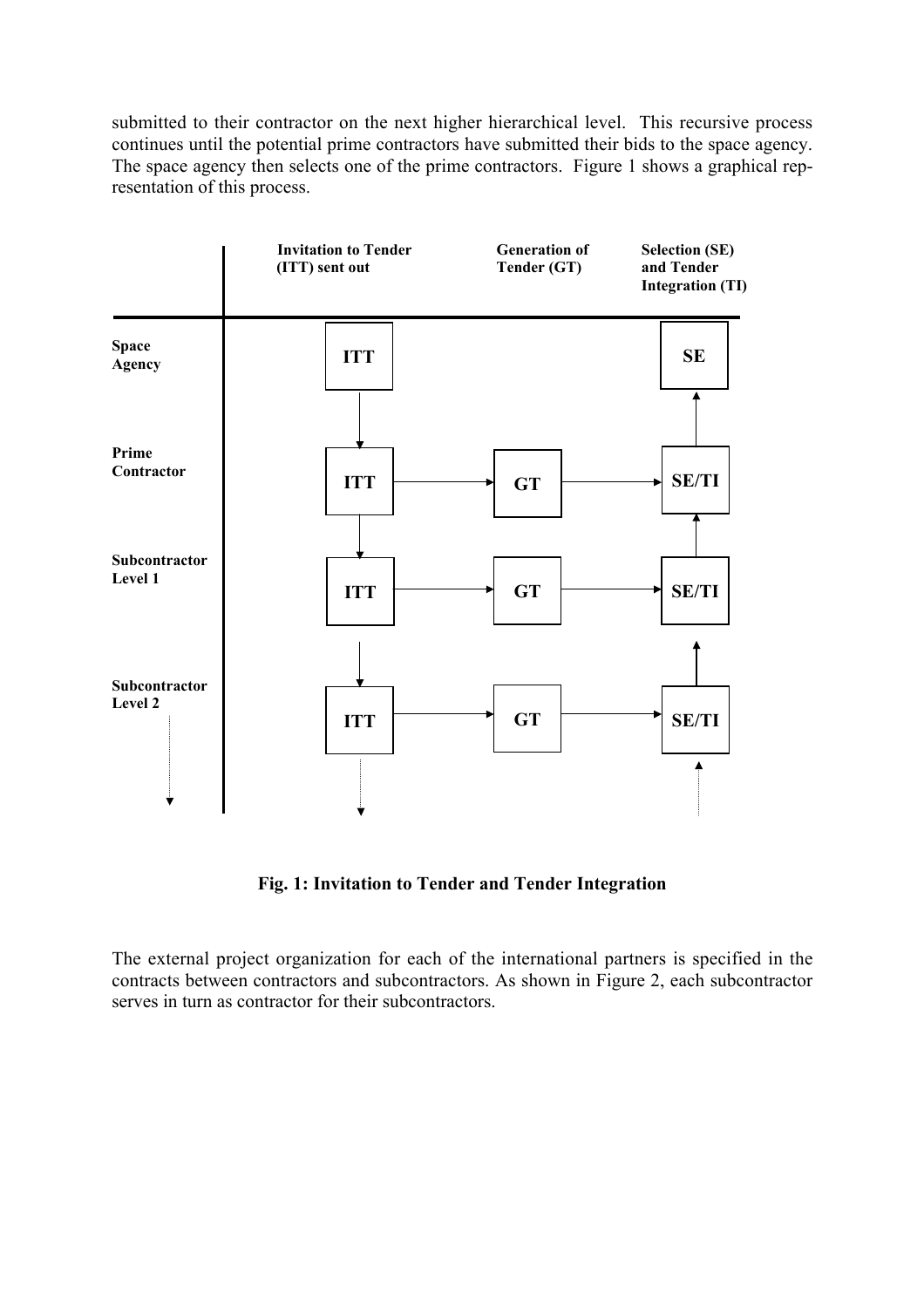

**Fig. 2: Multi-hierarchical Relationships Between Contractors and Subcontractors**

The process described above originally required a tremendous amount of time and money, because everything was done on paper. Schedule delays and additional costs were incurred by sending the invitations to tender and the proposal bids by mail. Unjustifiably high costs and error rates were caused by having to manually reenter data from one system into another.

In order to combat these problems, during the 1980's, the European Space Agency (ESA) introduced the ESA Costing Software (ECOS). ECOS makes it possible to process the invitations to tender and the integration of the proposal bids by computer. The goal of this system is to allow contractors to submit proposal bids either on a diskette or via modem. This is especially helpful for space projects where several industrial subcontractors are involved. ESA requires their industrial contractors to use ECOS for certain projects (ESA, ECOS User's Manual, 1992). Worldwide, ECOS was the first system of this type.

During the proposal phase, ECOS helps with the development of the Product Tree (PT) and the Work Breakdown Structure (WBS). Under certain conditions, each subcontractor can extend the PT and WBS from their contractor, simply by adding additional nodes. In this manner, stepwise refinement of the project structure is achieved.

The WBS is generated in ECOS together with the *Invitation To Tender (ITT).* An ITT is an invitation to potential prime contractors to submit a proposal for a given project. Space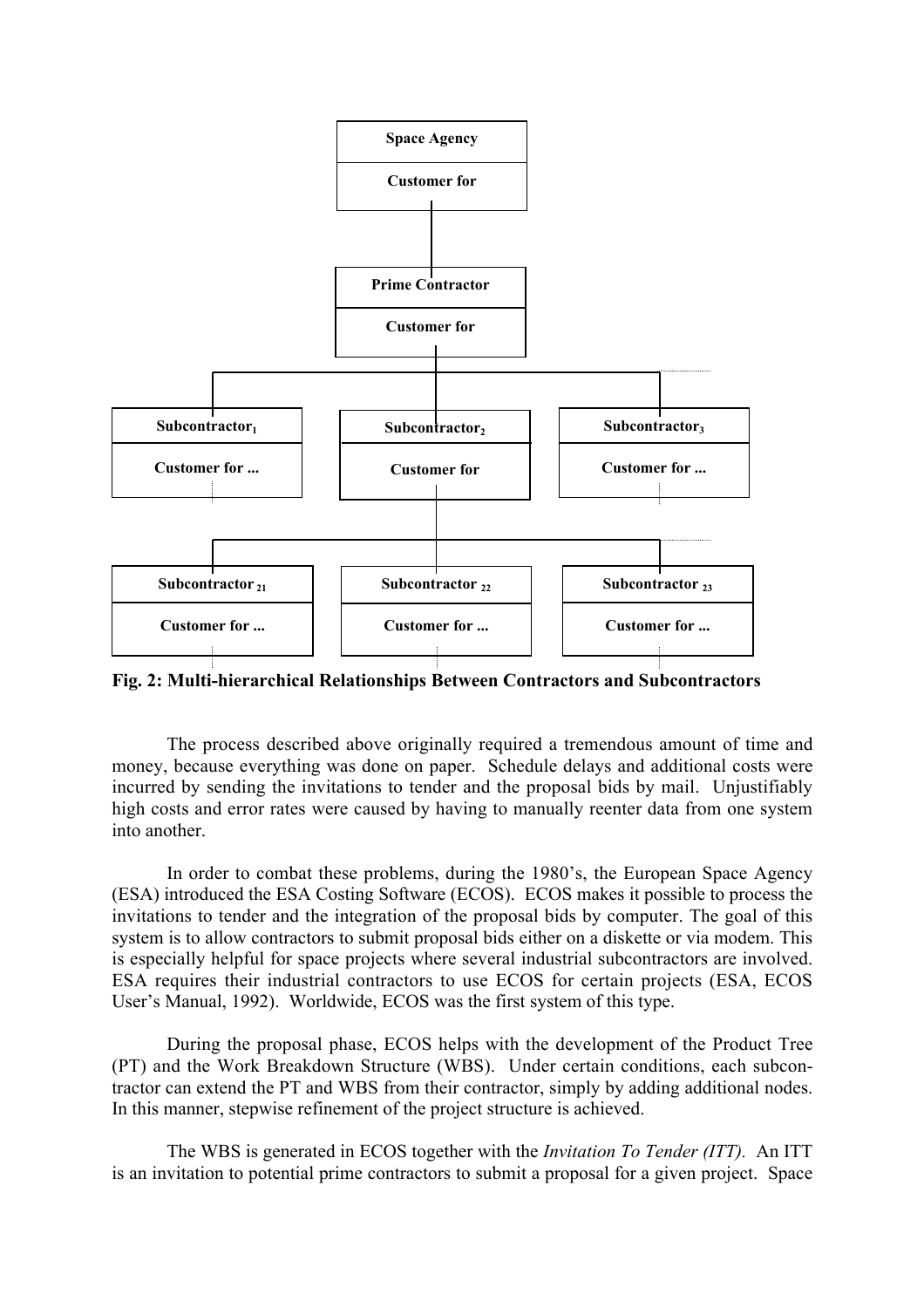agencies start the proposal phase by sending ITT's to potential prime contractors. This process continues recursively down to the lowest level of the project organization. Each subcontractor participating in the proposal can extend the systems structure and the WBS to reflect their contribution. When a contractor decides to outsource work packages to a subcontractor, he is responsible for defining ITT's for each of the potential subcontractors. Because each contract can be subdivided into a *contracted part* and an *own part*, ECOS also requires the definition of an ITT for the part completed by the contractor himself. (ESA, ECOS User's Manual, 1992)



**Fig. 3: Definition of ITT**

ITT 1 is defined for Subcontractor 1; ITT 2 is defined for Subcontractor 2. The contractor is solely responsible for the integration of the entire system; he does not participate in the development of the subsystems. After the ITT's have been defined, the contractor uses ECOS to generate ITT files. These ITT files are then sent, either on diskette or via modem, to the responsible subcontractors. WBS nodes within the jurisdiction of one subcontractor can not be worked on by the contractor. Once the contractor has defined an ITT as *ready for Data Entry*, then the system structure and the WBS can not be changed by a subcontractor. The subcontractor is only allowed to enter technical specifications, costs and schedule data for existing nodes. Once a contractor has defined an ITT as *ready for ITT-Handling*, this implies that it would be possible to include additional subcontractors. Once the ITT's have been sent to potential subcontractors, then the contractor has completed their handling of the ITT's. The next process step consists of the integration of the tender bids from the subcontractors *(tender integration)* within the contractor's own proposal bid. The contractor's bid is then, in turn, integrated into the proposal bid at the next higher level. (ESA, ECOS User's Manual, 1992)

The proposal process can only be conducted as described above if all of the participating enterprises utilize ECOS. If a contractor has other customers in addition to ESA, then the contractor would be required to use different proposal systems for each customer. This could lead to an unmanageable number of different systems for each contractor.

### **3. PROJECT EXECUTION**

During the project execution phase, many different types of data need to be exchanged between the contractors and subcontractors shown in Figure 2: schedule data, performance data, technical data and financial data. Furthermore, data from each subcontractor has to be aggregated for the contractor on each of the next higher levels, all the way up to the prime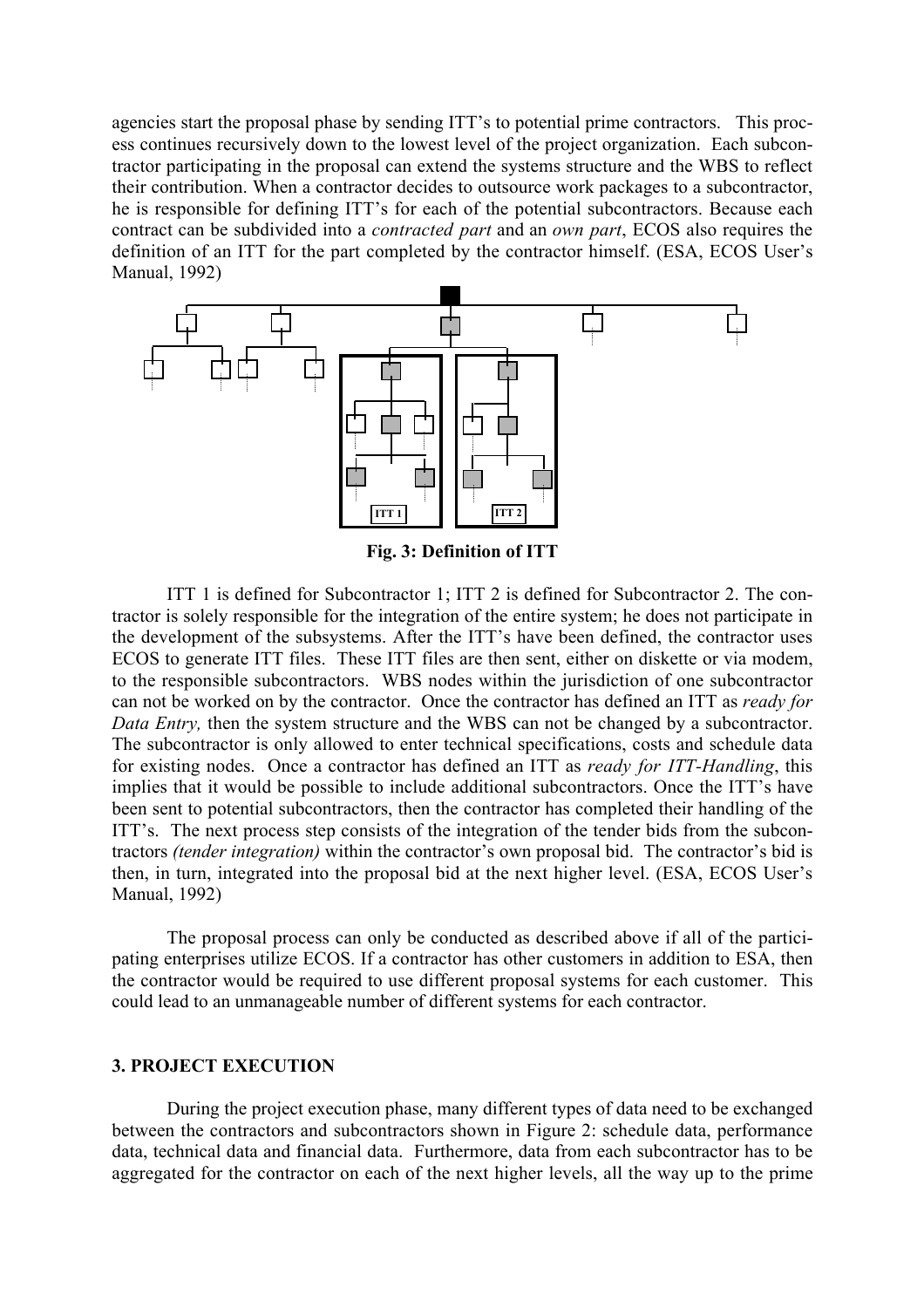contractor. If all contractors for one project are allowed to choose their own project management software, then different data formats and different integration methods lead to incompatible systems. The result is costly manual integration work at the interface between contractor and subcontractor.

Special project management systems, which can integrate multiple enterprises and which have adapted ECOS methods for project execution, already exist. The ISPMS prototype, which was developed at the University of Regensburg in the middle of the 1990's, is an example of such a system. If all project participants are required to use ISPMS, then completely automatic integration of project management data for multiple enterprises can be achieved without any additional manual data entry. During the project-planning phase, the plan data for each subcontractor can be transferred to the contractor on the next hierarchical level. These data can then be integrated into the contractor's project plan. This continues on each higher hierarchical level, until a complete project plan has been developed on the prime contractor level. Data for the technical and administrative project control (technical performance control, task performance control) can be aggregated and integrated in the same way, for each of the hierarchical levels. During project execution, data about the actual state of the project progress can be compared with the project plan. Furthermore, the original plan can be revised and adjusted to reflect the current project situation. The implementation of the software necessary for this concept is relatively simple and inexpensive. All of the programs necessary for the ISPMS project management system run on a standard PC. ISPMS can be installed for each of the project participants. (Bosch, 1997)

## **4. PROBLEMS WITH TRADITIONAL SYSTEMS**

As stated previously, the problems associated with data redundancy and the integration of data between enterprises can be avoided. This can be achieved if all project participants use the same standard, unified project management system for both the proposal phase as well as the project execution phase. On the other hand, though, each contractor is confronted with a problem: each of their customers could theoretically require them to use a different project management system for each project. This could result in an unacceptable number of different project management systems (PMS) on the level of a certain contractor. Figure 4 illustrates this problem graphically.



#### **Fig. 4: Customer Software Requirements from the Perspective of a specific Contractor**

The challenge is to develop a standard information system that can be used for multiple enterprises, without limiting the software independence of a single contractor.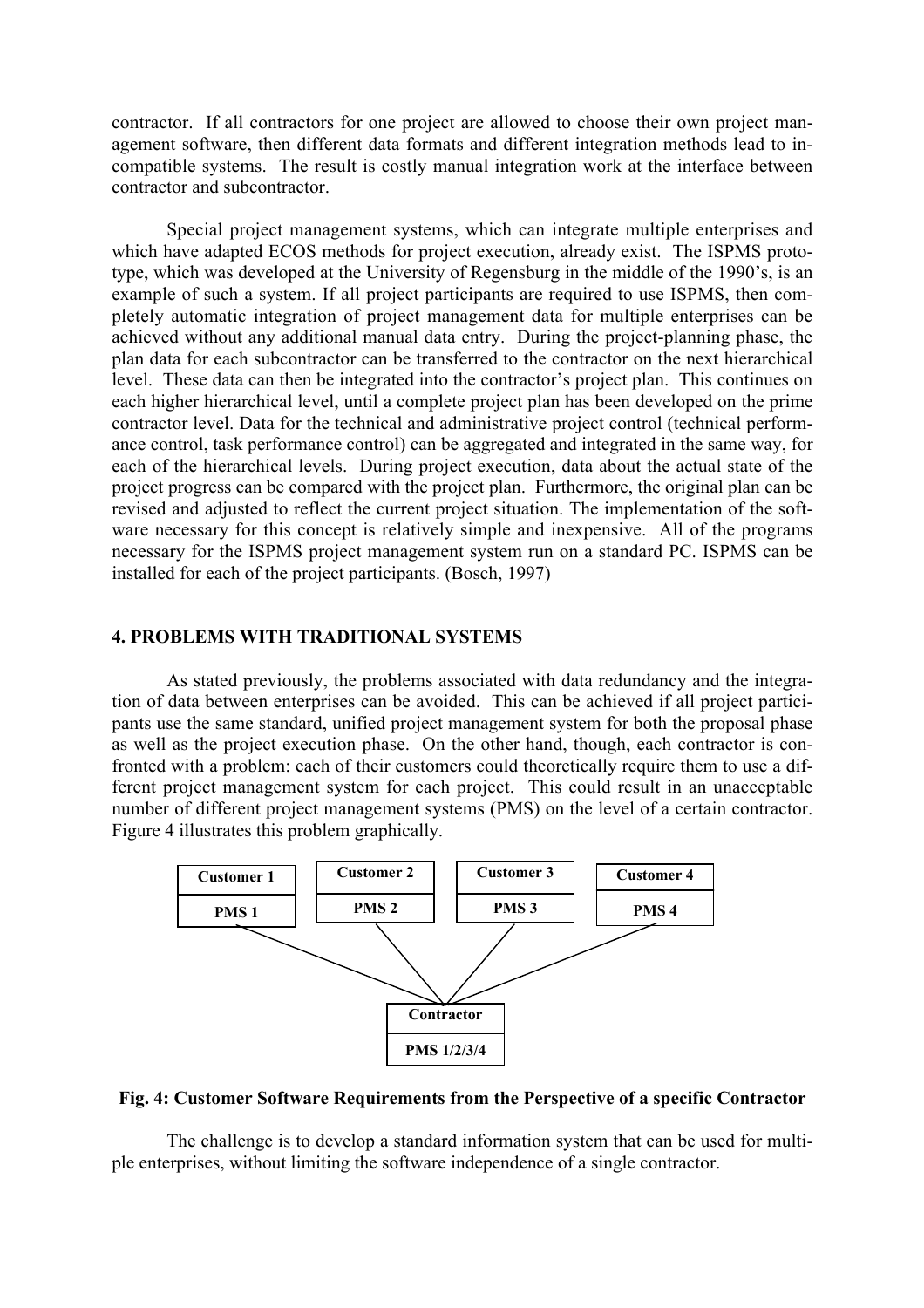#### **5. WEB-BASED B2B CONCEPT**

WB-B2B is an Internet-based project management platform that runs on a Webserver. It is based on a centralized database with a Web interface, which means that data input and output is performed with a Web browser over the Internet. Each user sees his own special views of the database, generated by dynamic, individually generated forms. User authorization is conducted by a unique login password.

The proposal phase is conducted in the following manner. First, on each hierarchical level of the project, a contractor enters all of the necessary information into the central database. Potential subcontractors are invited to submit their proposals. This invitation to tender can be transferred over several different electronic media and does not need to contain the project details. The detailed information can be obtained by logging into the specified address on the Internet. Potential subcontractors can log into the system and are identified by a login password specified by the contractor. They then can see the detailed information about the invitation to tender and can submit their proposal bids over the Internet. Once a proposal has been received, then the appropriate contractor is automatically notified either via E-mail or via cellular telephone using the Short Messaging System (SMS). The contractor can immediately view the proposal bid over the Internet with the WB-B2B system. In addition, WB-B2B performs an analysis and suggests a preliminary selection of the proposal bids.

Contractors can generate additional project nodes on lower hierarchical levels for multiple subcontractors. The result is a project structure, where each subcontractor is only allowed to view data for their respective subproject. The contractor retains control over both their own data as well as that for the hierarchical level directly beneath them. Once a contractor has all of the project documents (e.g. technical specifications, schedules and planned costs) in digital form, then these data can also be stored in the database. These data can then be viewed at any time by the contracting agency. After a contract has been awarded, data and user rights that are no longer needed can be deleted.

During the project execution phase, each participating contractor is assigned a client certificate. Client certificates serve as an additional guarantee of authenticity when used together with a login password. WB-B2B also offers a communication platform. Messages can be posted to project nodes. Electronic documents can be discussed and suggestions for improvements can be made.

Comparison of data during the project execution phase occurs on the contractors' respective internal information systems, using their preferred database and project management software. The necessary data transfer can be conducted using either the Internet-based forms interface already presented or using other agreed upon universal interfaces, such as ASCII files or SQL (Structured Query Language). The results of the data comparison can then be uploaded to the Internet (according to the "push" principle). Alternatively, if the enterprise is willing to allow the WB-B2B system access, can be directly accessed by the WB-B2B system ("pull" principle).

Changes in planned schedules, costs or products which may occur at any point in the project structure during the project execution phase are sent to the next higher level contrac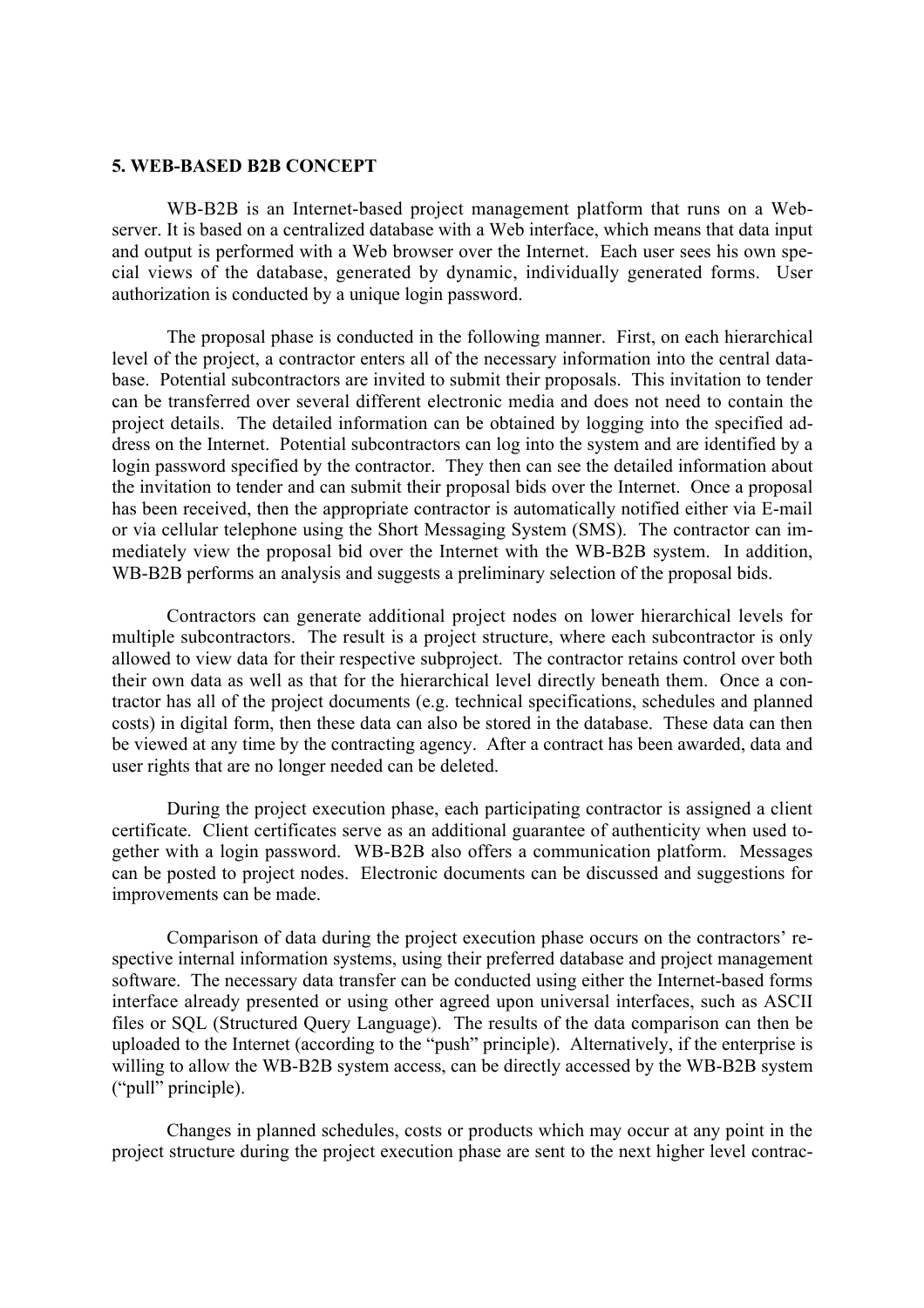tor, either via E-mail or via SMS. At the same time, these changes are immediately recorded in the database and automatically included in the aggregated data on the next higher level.

# **6. TECHNICAL IMPLEMENTATION**

The logic of the application software is embedded in a Java program, which runs on the centralized Web server. This program handles the interface between the database and the Web application. It is responsible for verification of users, database access, data processing, the application logic and the generation of Web content.

The system is organized according to the "thin client" principle. This means that the server is responsible for performing all of the program processing. On the client side, all that is necessary are relatively inexpensive PC's, Macintoshes or UNIX computers with Internet connections and relatively recent browser software (e.g. Internet Explorer, Netscape Communicator, version 3 or higher). As a result, the enterprises usually will not have to buy any additional hardware or software.

Requests from client computers are handled by Java Servelets and Java Beans (Sun Microsystems), which translate these requests into database queries. The resulting data are then sent to Java Server Pages (JSP). The JSP convert these data into HTML (Hypertext Markup Language) pages, which can be viewed with the browser software. These HTML pages are then sent to the client computer. By using the programming language Java, the Web server is independent from any platform. This means that the same software can run on a number of different operating systems, for example, Windows NT, LINUX and Solaris.

Access to the centralized database is done with the standard database interface, SQL. The advantage of using SQL is that for each project, the best-suited database management system can be selected. For example, Oracle could be used for larger projects and MySQL could be used for smaller projects.

Javascript is used on the client side only for the navigation of web sites, error messages or for input validation checks. Input validation checks ensure that the user is informed of input errors before the data is even sent to the server.

As an alternative to simply displaying the data in a browser, WB-B2B also offers additional data transfer modes. XML (eXtended Markup Language) is becoming increasingly important as a meta-data definition language. XML is a universal, platform-independent data format. WB-B2B offers the option of creating and sending project data in XML format. WB-B2B's WAP service, used to send especially time-critical project data to a cellular phone, is based on a variant of XML, called WML (Wireless Markup Language). In the near future, the transfer of voice-based Web content based on Motorola and IBM's VoiceXML standard is also planned.

## **7. SECURITY ISSUES**

WB-B2B fulfills the current security standards for E-business applications. Once a user has logged into the system, the session is automatically closed if the user hasn't sent any requests for 10 minutes. After each session, the user's personal data are stored in order to